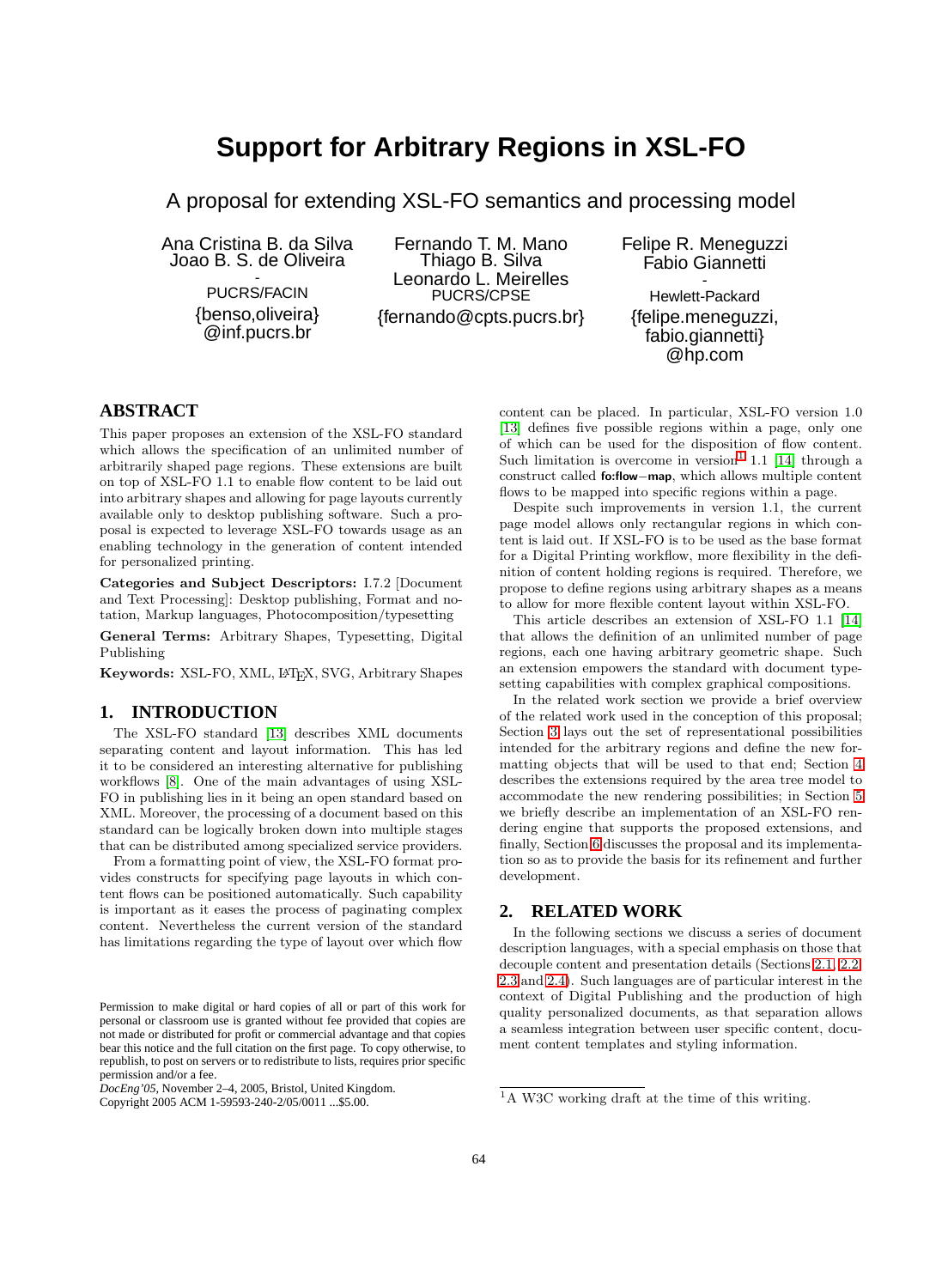# **2.1 XSL and Formatting Objects**

*Extensible Stylesheet Language (XSL)* is a standard developed and maintained by the World Wide Web Consortium (W3C) whose main purpose is to provide a means through which XML data can be formatted for presentation in multiple media types [13]. The standard itself is divided into two XML vocabularies: XSL itself, and the *XSL-Formatting Objects (XSL-FO)*. Each one of these vocabularies is associated with a distinct process during the conversion of XML data into a presentation in the output media.

The stylesheet language included in the standard is intended to provide a mechanism to modify an arbitrary XML tree into one described in terms of elements within the XSL-FO namespace. Such a process is performed by an XSL processor and is called *Tree Transformation*. The resulting XSL-FO tree represents non-paginated content with formatting instructions, which can be *formatted* into a specific presentation format and medium (*e.g.* PDF [3], PS [2], . . . ), following the formatting semantics described in XSL-FO. The specification of a document using FO directives is composed of three top-level sections (Figure 1):

- An **fo:layout**−**master**−**set** element holding the geometric definitions of the FO regions used throughout the document as well as contexts in which these definitions are used;
- An **fo:declarations** element holding global declarations for the document, and;
- An **fo:page**−**sequence** element holding the specification of sequences of content that will be distributed in pages within a document. Content for these page sequences is specified as either **fo:static**−**content** for content that is not intended to be broken down into multiple pages or **fo:flow** elements for content that spans across multiple pages.



Figure 1: Sections of an XSL-FO Document.

# 2.2 T<sub>E</sub>X and L<sup>A</sup>T<sub>E</sub>X

T<sub>E</sub>X [7] (and its variants) is a typesetting system developed by Donald Knuth aiming at the production of highquality documents for press printing. TEX document production is driven by a *document class* which specifies the general document structure as well as presentation details. Coupled with a content file, it generates a formatted version of such content according to the instructions of the document class. LATEX is a document preparation system that builds over T<sub>E</sub>X typesetting language aiming to decouple formatting from content, facilitating the production of a large volume of consistent high-quality output.

With regards to document layout specification, T<sub>EX</sub> uses a set of imperative primitives to define rectangular areas in which content is laid out. Commands for specifying complex layouts are usually defined in terms of the low-level primitives included in the native TEX implementation and incorporated into a given document through macro packages, such as the one used in IAT<sub>EX</sub>.

Considering that the native layout model is based in rectangular areas, the inclusion of complete arbitrary shapes processing capabilities cannot be easily included using its original layout primitives. In particular, TEX low-level commands can be used in the creation of arbitrarily shaped paragraphs or even pages for the layout of a single flow of content, but this is not a trivial task and would push the TEX interpreter model to its limits. In this respect, a set of macros called shapepar [12] partially provides such a functionality enabling the layout of single-paragraphs within a given shape. Nevertheless, such macros do not allow flowing text to be laid out throughout multiple pages, or the specification of multiple arbitrary content regions within the same page. Moreover, LATEX also includes a parshape command, which given a set of constraints to line indentation, size and number, can generate shaped paragraphs. Again, such a command requires the involved constraints to be calculated outside LATEX in a non-trivial process.

# **2.3 Scalable Vector Graphics (SVG)**

Scalable Vector Graphics (SVG) is a language for describing two-dimensional graphics in XML [16] developed jointly by the W3C, Adobe, Canon among other contributors and maintained by the W3C. Version 1.1 of this standard specifies primitives for drawing vector graphics, raster images and non-paginated text. SVG is loosely related to PostScript in its graphical primitives, as their specification is very similar to this language.

Even though the current SVG specification does not aim to provide a complete document description and printing language such as PostScript or PDF, the working draft of SVG 1.2 [15] shows a clear tendency towards turning SVG into a full-fledged printing vocabulary. Evidence of such direction is the inclusion of primitives for the specification of paginated content, as well as for flow content and linebreaking capabilities. Moreover, SVG 1.2 text-handling capabilities will be extended to allow the rendering of text paragraphs within arbitrary shapes. In its current form, however, SVG does not provide mechanisms for contentflow across multiple pages or multiple regions within the same viewport.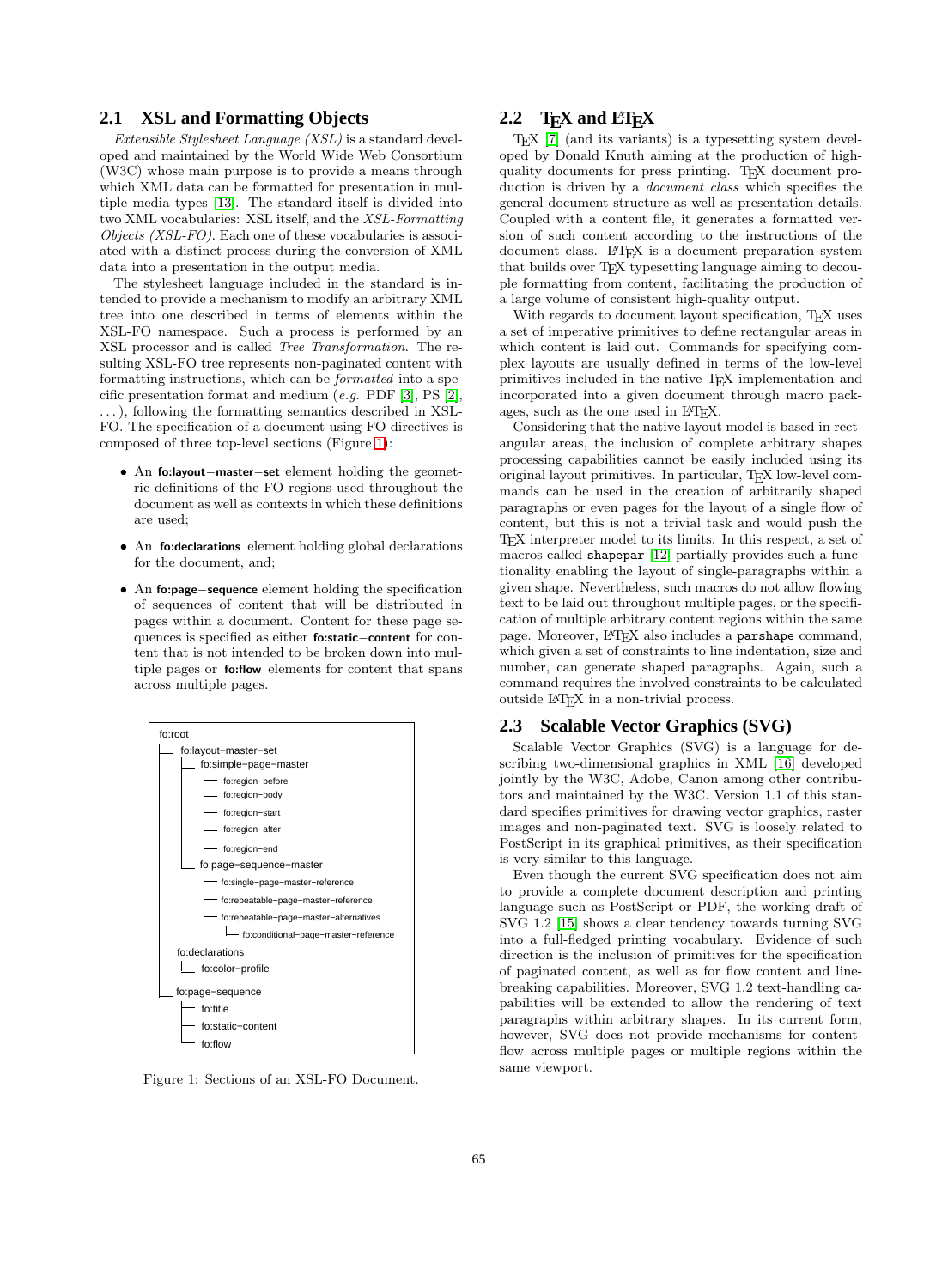# **2.4 Other**

This section briefly discusses other related languages used for document description, more specifically PostScript and PDF. These languages are used extensively as output formats for document generation, but their low-level graphical primitives prevents them to be useable as user-specified document languages.

### *2.4.1 PostScript*

The PostScript language is a programming language designed to convey a description of virtually any desired page to a printer [1]. As a programming language it must be interpreted by an appropriate interpreter program which implements the semantics for its execution environment, which allows the use of variables and the combination of basic operators into complex functions and procedures. Moreover, it is essentially a low-level control language for usage directly at the printer level as an automatically generated format. Using the features of the language, it is nevertheless possible to describe shapes (using straight lines or parametric curves, for example) and provide a set of PostScript procedures to take such shapes and some text, filling the shape with the text and positioning the text at the proper places. However, solving the problem with this approach might be both expensive (as PostScript processing is not as fast as other languages) and complex (as one has to deal with numerical computations that are sensitive to small differences between seemingly similar shapes).

#### *2.4.2 Portable Document Format*

The Adobe Portable Document Format (PDF) is a file format for representing documents in a manner independent of the application software, hardware, and operating system used to create them and of the output device on which they are to be displayed or printed [3]. PDF documents are described in terms of a stream of objects, be they static printable content or other kind of electronic content or metadata. It is generally used as a container for other content specification formats such as PostScript, raster images, audio, or other interactive content. Notwithstanding its extended functionality over lower level formats, it is still a generally low-level description language employed mainly as automatically-generated output format, and suffers from the very same limitations as PostScript as far as arbitrary content layout representation is concerned.

# **3. ARBITRARILY-SHAPED FORMATTING OBJECTS**

In this section wea describe an extension to the XSL-FO standard that allows the specification of any number of page regions within arbitrarily-shaped page regions. We therefore propose a conservative extension to XSL-FO 1.1 [14], *i.e.* a valid XSL-FO document is also a valid document within our extended semantics. Thus, the relevant aspects of XSL-FO 1.1 are described in Section 3.1. A modified page model is described in Section 3.2, whereas the elements comprising our extension and their associated attributes are described in Section 3.3. As we describe the new elements, examples will be provided and the associated attributes will be introduced as well as their semantics and association to the geometrical structure of the document.

# **3.1 XSL-FO Basics**

In XSL-FO version 1.0 [13] the only page region in which flow content could be positioned is the **fo:region**−**body**, thus the content placed on all the other regions was limited to static headers, footers or similarly constant material. As a consequence, the number of pages of a given sequence was dictated by the amount of flow content included within the body region of such page sequence. Such an association of flow content only to the **fo:region**−**body** is expected to be overcome in version 1.1 of the XSL-FO standard [14]. In the current working draft the **fo:layout**−**master**−**set** element is augmented with a construct called **fo:flow**−**map**. meu construct describes a mapping between named page regions and named content flows. In order to maintain compatibility, a mapping representing the region to flow organization of XSL-FO 1.0 is assumed as default in case no flow map is supplied. A flow map example representing the default mapping is described in Figure 2.

```
<fo:flow−map flow−map−name="default−mapping">
<fo:flow−assignment>
 <fo:flow−source−list>
  <fo:flow−name−specifier
   flow−name−reference="xsl−flow−start"/>
  <fo:flow−name−specifier
   flow−name−reference="xsl−flow−body"/>
 </fo:flow−source−list>
 <fo:flow−target−list>
  <fo:region−name−specifier
   region−name−reference="xsl−region−start"/>
  <fo:region−name−specifier
   region−name−reference="xsl−region−body"/>
 </fo:flow−target−list>
</fo:flow−assignment>
</fo:flow−map>
```
Figure 2: Flow map within XSL-FO 1.1.

Using a flow map, it is possible to attach content flows to any one of the XSL-FO page regions. The possibility of mapping multiple content flows in a page sequence into multiple page regions represents the possibility of not being able to determine the definition of the total number of pages by any particular flow. Thus, depending on the amount of content within a flow and the size of its encasing page region a given flow may or may not command the number of pages generated by a given page sequence.

#### **3.2 Page Model**

The new page model for the proposed extensions allows the specification of any number of content-bearing page regions as well as the five regions specified in XSL-FO 1.1. These additional regions may possess an arbitrarily complex geometric specification, limited only by the language chosen for its description. Furthermore, our departure from the original XSL-FO page-region organization implies that overlapping of arbitrary portions of multiple adjoining regions is possible. An example of such layout is shown in Figure 3.

In order to cope with the new possibilities, the proposed representation allows regions to have depth values so as to allow region areas to be prioritized. A region can also have a specific behavior associated to it which is considered when overlapping with other regions occur, thus allowing a user to control the interaction among overlapping regions.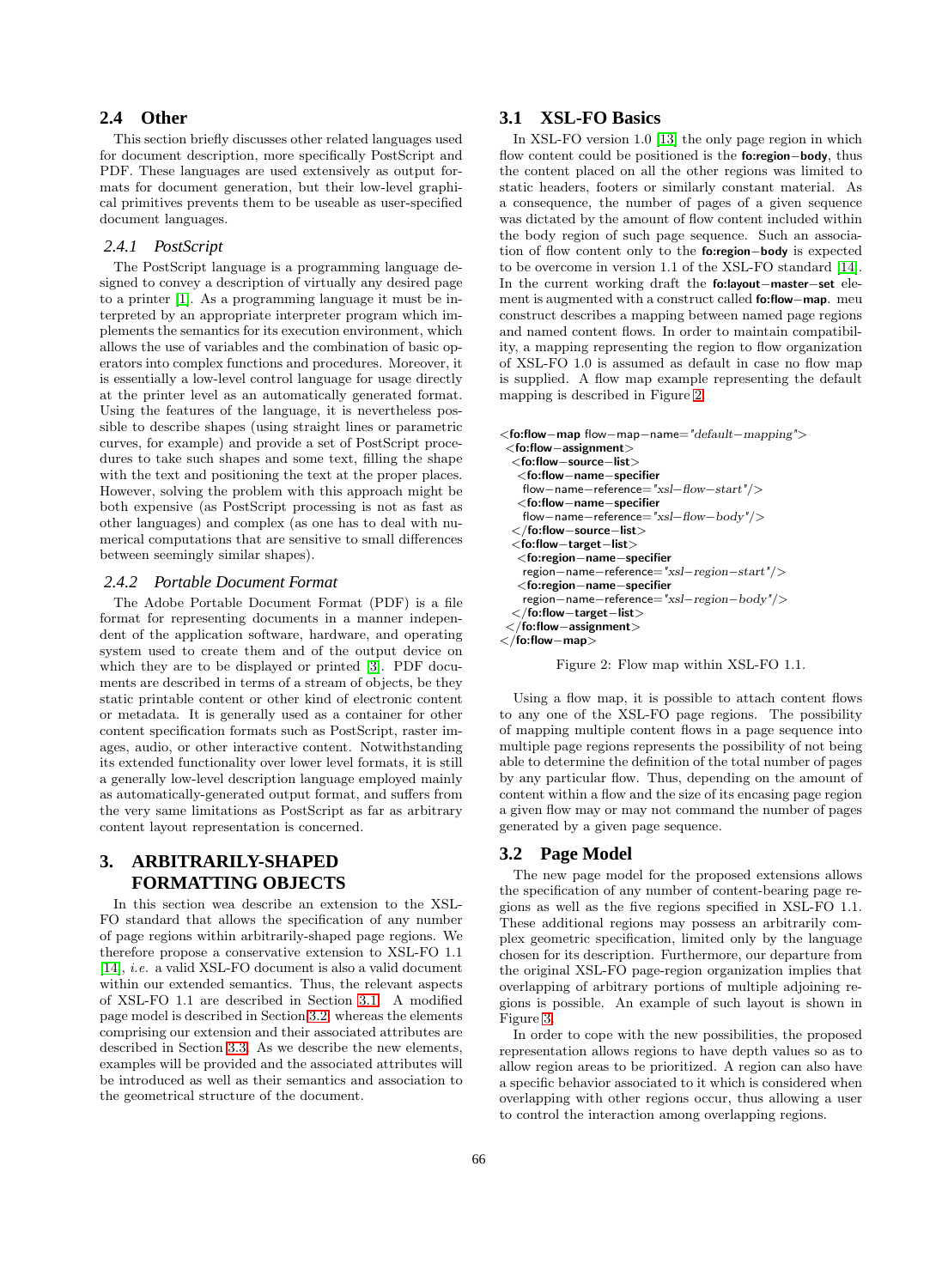

Figure 3: Possible page layout in extended XSL-FO.

# **3.3 New Formatting Objects**

The description of arbitrary page regions in the extended XSL-FO specification is accomplished adopting two mechanisms similar to the currently supported pagination model. As previously seen there are two ways of mapping a flow inside a page region, a direct one using the region-name as referencing attribute and an indirect one using the flow mapping. The proposed approach accomplishes a similar effect regarding the association of shapes to regions enabling the direct embedding of a shape description within a new region-arbitrary element as well as a region mapping.

#### *3.3.1 Direct Mapping through* **fo:region**−**arbitrary**

In the direct mapping approach, an **fo:region**−**arbitrary** element, declared as a child of the **fo:simple**−**page**−**master** element is introduced. Unlike its XSL-FO 1.1 siblings, any number of different **fo:region**−**arbitrary** elements can be declared within a given **fo:simple**−**page**−**master** as long as they are uniquely named. The geometric outline of an arbitrary region is specified using an external vector format. Such specification is included as a child element of the arbitrary region element, in case the format is XML-based or as CDATA otherwise (*e.g.* PostScript). Within our proposal the chosen format is SVG [16] due to its XML nature and consequent easier adaptation of an XSL-FO parser to cope with it. For example, an SVG-specified arbitrary region named Region1 in Figure 4.

```
<fo:region−arbitrary region−name="Region1" ...>
  <svg ... >
    ...
  </svg>
</fo:region−arbitrary>
```
Figure 4: Arbitrary Region SVG specification.

#### *3.3.2 Indirect Mapping through* **fo:shape**−**map**

The support for indirect mapping adds flexibility to the shape reuse across multiple pages and page sequences. Each shape will be defined inside an **fo:shape** element as part of the layout master set definition. Figure 5 shows the markup example.

This mapping can be applied over legacy regions to support non-rectangular shapes in the "border" layout, already available in XSL-FO 1.1, or in combination with the **fo:region**−**arbitrary** to achieve a "free-form" layout.



Figure 5: Shape Map specification.

#### *3.3.3 Free-form layout versus Border Layout*

In the original XSL-FO model only four regions can be described (roughly corresponding to the header, footer and both margins of a page) and all that is not included in one of these regions comprises the body of the page. A similar effect can be immediately achieved through the use of four shapes. Figure 6 shows three page models that could be obtained through the use of arbitrary shapes. The first model imitates the standard XSL-FO model, with only four rectangular regions and the text body being defined as everything that is not included in those regions. In the second page there are two non-rectangular margins and the remaining area forming the body of the page is shaped as a Z. In the third page a non-rectangular header frames two other shapes that can be used as text columns. In this case the true body of the page is the remaining area around the columns, and will not have any content.



Figure 6: Simple arbitrary shapes.

For all practical purposes, it is important that the specified shape is composed solely of closed curves, that is, having inside and outside regions, possibly having self-intersections. Figure 8 shows two different shapes and their bounding boxes; the first shape is composed by a single primitive whereas the second one by three. Accordingly, the description of the first shape in Figure 8 in SVG would be given by the specification of Figure 7.

The representation of an unbounded number of page regions whose enclosing area is defined by any kind of closed curve represents a major departure from the original XSL-FO model of area overlapping semantics. More precisely, XSL-FO defines four border page regions, each of which specified in terms of an extent perpendicularly measured from the corresponding page border, as well as a body page region occupying the remainder of the space taken up by the border regions. As a result, the four border regions have clearly defined overlapping combinations, *i.e.* each border region can overlap one of its two adjacent borders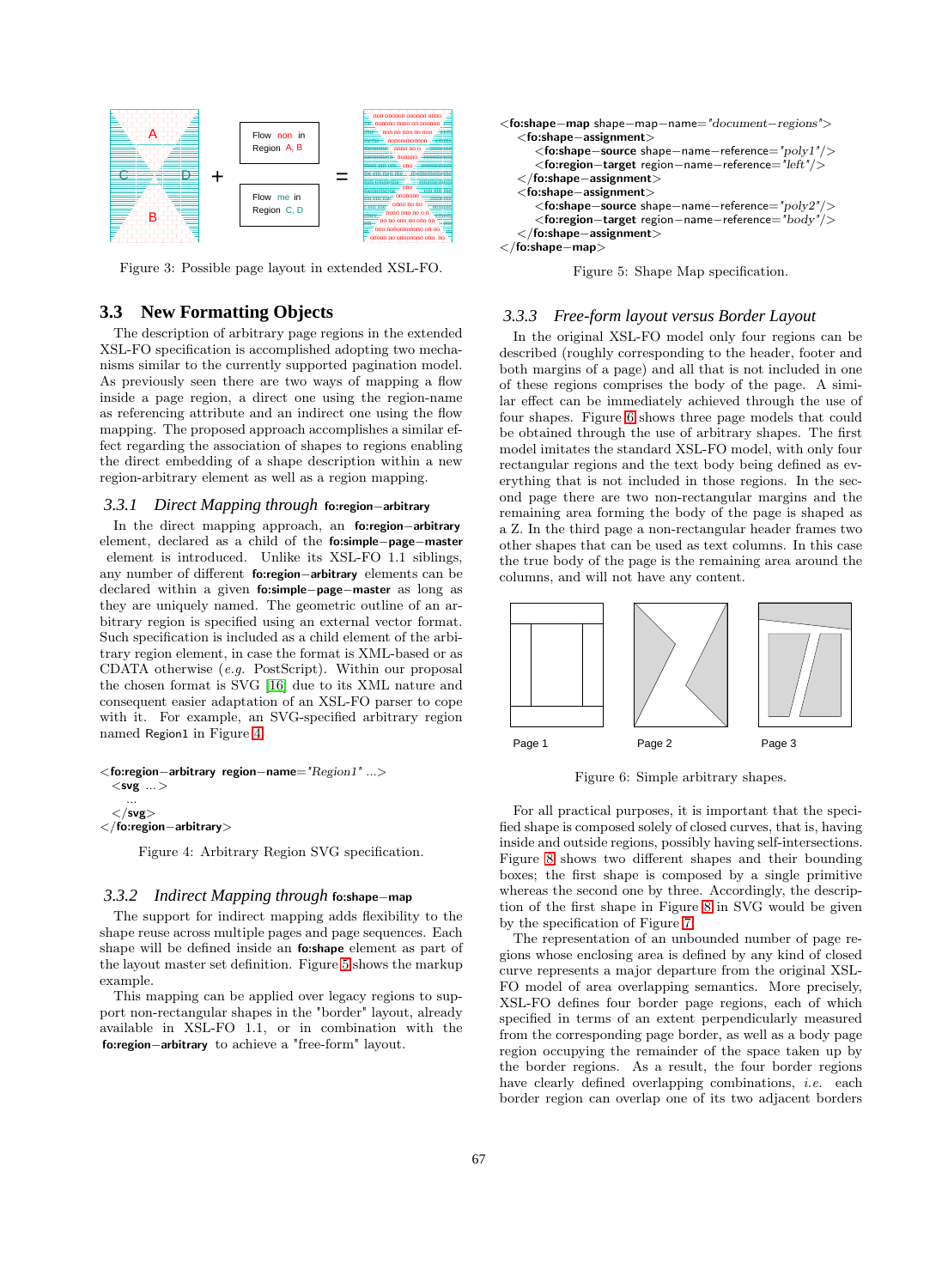```
<fo:region−arbitrary region−name="Object1" ...>
<svg:svg width="11.7in" height="8.3in" viewBox="
     0 0 20157 13858">
 <svg:g style="stroke−width:.025in; stroke:black ; fill:none "
      >
  <!−− Polygon −−>
  <svg:path d="M 3307,1653 2834,1181 2362,1181 2362,944
        1889,944 1889,1181 1417,1181 944,1653 1417,1653
        1653,2125 1417,2362 1417,2834 1653,2598 2598,2598
        2834,2834 2834,2362 2598,2125 2834,1653 3307,1653" /
        >
 \langle/svg:g>\langle/svg:svg>
```

```
</fo:region−arbitrary>
```
Figure 7: Specification of Shape 1 in Figure 8.



Figure 8: Two different shapes composed by a different number of primitives.

(Figure 9).



Figure 9: Overlapping regions in XSL-FO 1.0 denoted in dashed areas.

On the other hand, an unlimited number of possibly overlapping page regions entails that an unlimited number of region overlapping combinations may take place. Moreover, the possibly non-rectangular shape of the overlapping areas implies that when such an overlapping occurs, the clipping of areas must be performed through constructive area geometry instead of simply adjusting the dimensions of a rectangle, as is currently done in XSL-FO. We therefore propose two additional attributes for the arbitrary region element, which should enable the proper specification of overlapping behavior for non-rectangular areas. These attributes are described in Sections 3.3.4 and 3.3.5.

#### *3.3.4 The* layer *attribute*

In order to deal with the problem of resolving regionto-region interaction when overlapping occurs, we propose a layering approach specified through a mandatory layer attribute, and associated with the region element. The rules associated with layer are:

- The layer is a positive integer and provides the order for placing the region contents on a printed page. Content with the largest layer is placed first, the second largest layer is placed on top of the first, and so forth;
- Every region has a different integer associated to layer . If a number of disconnected shapes are required to be at the same layer on a page, they can all be placed within a single geometric description as in the second shape of Figure 8 above.



Figure 10: Three different shapes with overlapping regions.

Figure 10 contains an example composed of three regions placed on a page according to their layer. The number within each region represents the layer associated to it, but from that figure it is not clear how the three regions should interact in the overlapping areas. Figure 11 shows two different ways of resolving the same situation. The main difference is that the document designer could wish that overlapped regions should recede and render their content in the remaining visible area as in  $11(a)$  or that their content is to be overlapped as in  $11(b)$ . A combination of interactions could also be desirable, with the right vertical bar receding and the left one being overlapped. To handle such situations, a second attribute is associated to a region, informing whether that region will recede or not.



Figure 11: Two possible interactions between overlapping regions. In (a), the overlapped regions recede and text is not rendered in the overlapped areas. In (b) there is true overlapping.

The semantics of the layer attribute is very similar to that of the z−index attribute, which is already in the XSL-FO standard. Therefore, modifying the semantics of z−index and using it instead of layer is also an option.

#### *3.3.5 The* recede *attribute*

It is also necessary to provide a way of describing whether a region will recede in case some other region at a higher layer overlaps it. To store that information, a boolean recede attribute is also associated to a shape, with the following semantics:

 $\bullet$  recede = false means that its associated region will keep its original geometry and not be affected by any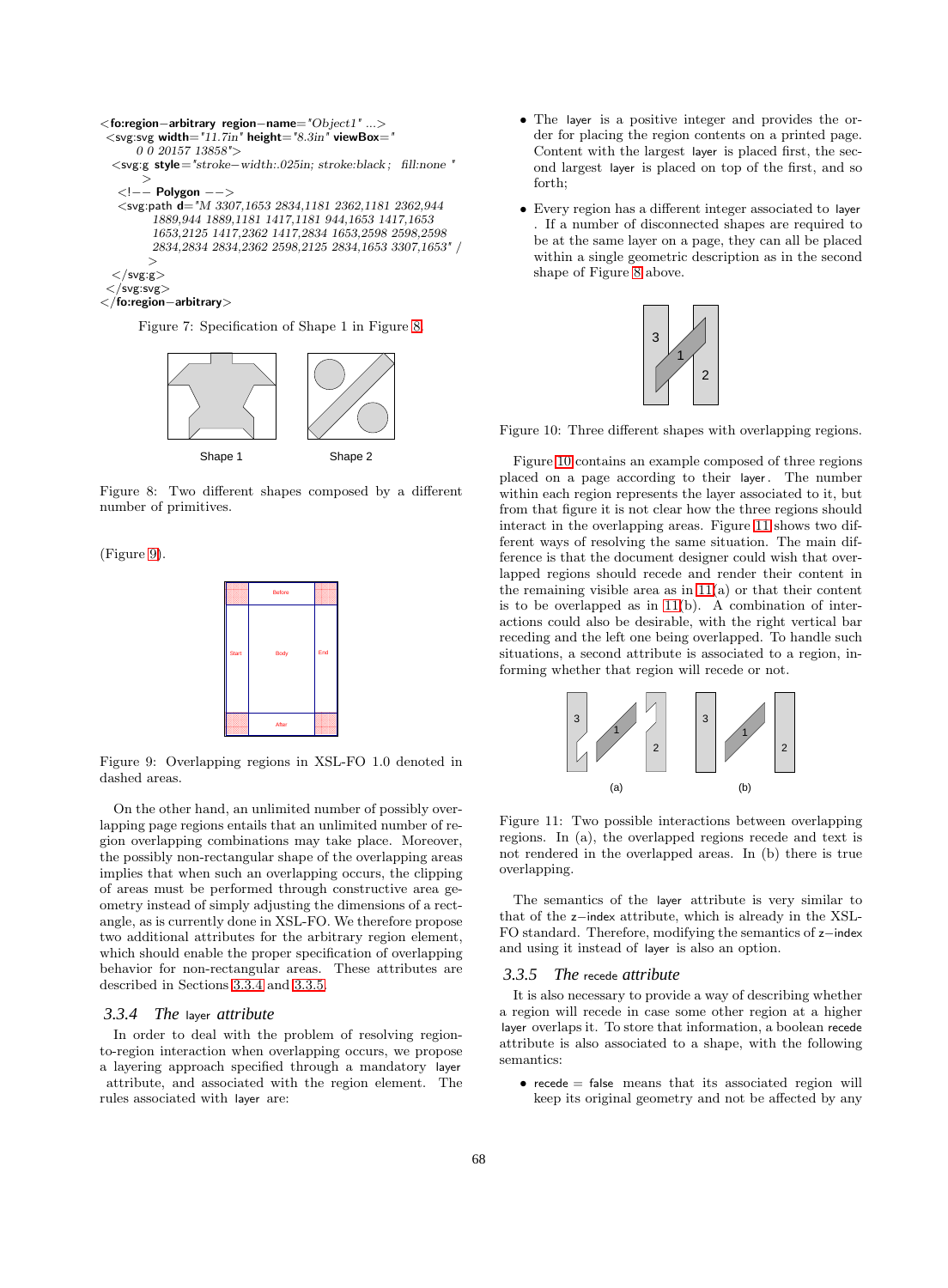other region on a layer above it. In this case, its content will be rendered in the original area.

 $\bullet$  recede = true means that the current region will recede if overlapped by any other region on a layer above it. In this case, as much of its content as possible will be rendered in the remaining area, if any.

It is important to point out that the recede attribute only has meaning with respect to regions placed above the current region. As this attribute is not mandatory, an appropriate default value would be  $recede = false$  when such attribute is not declared.

#### *3.3.6 Other Attributes*

Beyond the additional attributes described in the previous sections, some of the attributes currently associated to region elements within a page master must have their semantics adapted in order to cope with the notion of arbitrary shapes introduced in this proposal. Therefore we also provide a set of semantic modifications for the existing attributes in order to cope with the introduced concepts.

**Common Border, Padding and Background -** When a background-image is defined for an arbitrarily-shaped region, the background-attachment property is always treated as if being defined as "fixed" as there is no defined method for scrolling arbitrarily-shaped areas. A tiled background will be positioned and distributed regarding the virtual rectangular area in which the arbitrary shape is inscribed, starting at the before-start corner of the area, and following the specified reference-orientation and writing-mode, and then subsequently clipped to the arbitrary shape. When vertical and/or horizontal position of a background is specified, it will always be calculated relative to the virtual rectangular area in which the arbitrary shape is inscribed, and the background will be subsequently clipped to the arbitrary area (Figure 12). Border color, style and width properties for specific edges (*e.g.* before, end, . . . ) have no effect when specified for an arbitrary area. Instead, bordercolor/style/width properties are used to specify the same border behavior for all the edges of arbitrarily-shaped areas. Padding properties will have no effect for arbitrary areas, being always considered zero.



Figure 12: Background in Shape 2 of Figure 8.

**Layout-related Properties -** The clip property is automatically set to auto for regions defined as arbitrary shapes with a recede property set to true. These attributes remain unchanged otherwise.

**Pagination and Layout Properties -** When the overflow property is defined for an arbitrarily-shaped region, the

"scroll" value has no effect, as there is no defined semantics for scrolling such regions. The "visible" and "auto" values defer region clipping behavior to the recede and layer properties for arbitrary areas. The "hidden" value automatically sets the recede property to false for arbitrary areas in case such property has not been defined, otherwise it has no effect.

# **3.4 Modified Layout Process**

Considering the modifications introduced by our extended XSL-FO model, a number of aspects associated to the layout process described in the standard [13, 16] require adaptation. In particular, the process of generating the viewport/reference pairs for the arbitrary regions defined by the proposed extensions is modified into a generic model that also contemplates the standard page regions defined by the original standard [13]. Furthermore, the processing of arbitrary areas require different methods than the ones currently used to handle rectangular geometric constructs, in particular we chose to use primitives from Constructive Area Geometry (CAG) [10] to perform such handling.

#### *3.4.1 Region Interaction*

The introduction of arbitrary shapes in the description of page regions led to the region-to-region interaction model described in Section 3.3. Such interaction model requires a different process for the definition of the resulting areas, in particular one that handles the unboundedness of region overlapping situations while conforming to the layering and overlapping strategy specified by the user. We therefore propose Algorithm 1 as a reference for the handling of region-to-region interaction.

| <b>Algorithm 1</b> Region interaction resolution.       |
|---------------------------------------------------------|
| Let $R_i$ be a region with layer $=i$                   |
| Let $Sh_i$ be the shape associated to region $R_i$      |
| Let $\backslash$ be the CAG difference operator         |
| Let $n$ be total number of regions within a page master |
| for i from n to $0$ do                                  |
| <b>if</b> recede = <i>true</i> in $R_i$ <b>then</b>     |
| for i from $i-1$ to $0$ do                              |
| $Sh_i = Sh_i \setminus Sh_i$                            |
| end for                                                 |
| end if                                                  |
| end for                                                 |

# *3.4.2 Conversion from standard regions*

Besides handling the interaction among arbitrary regions, the algorithm defined in Section 3.4.1 provides a generic solution within which the standard XSL-FO rectangular regions can be handled. Moreover, an implementation of such standard would also take advantage of a unified region model as it simplifies the mapping of regions in the FO tree into elements within the area tree. We therefore define a mapping from the five regions present in XSL-FO 1.0 into the proposed arbitrary model.

Definition 1 (XSL-FO Page master). *We define*  $P = \langle \mathcal{P}_h, \mathcal{P}_w, \mathcal{P}_{mt}, \mathcal{P}_{mb}, \mathcal{P}_{ml}, \mathcal{P}_{mr} \rangle$  *to be an* **fo:simple**−**page**−**master** *such that:*

• *height* =  $P_h$  *and width* =  $P_w$ ;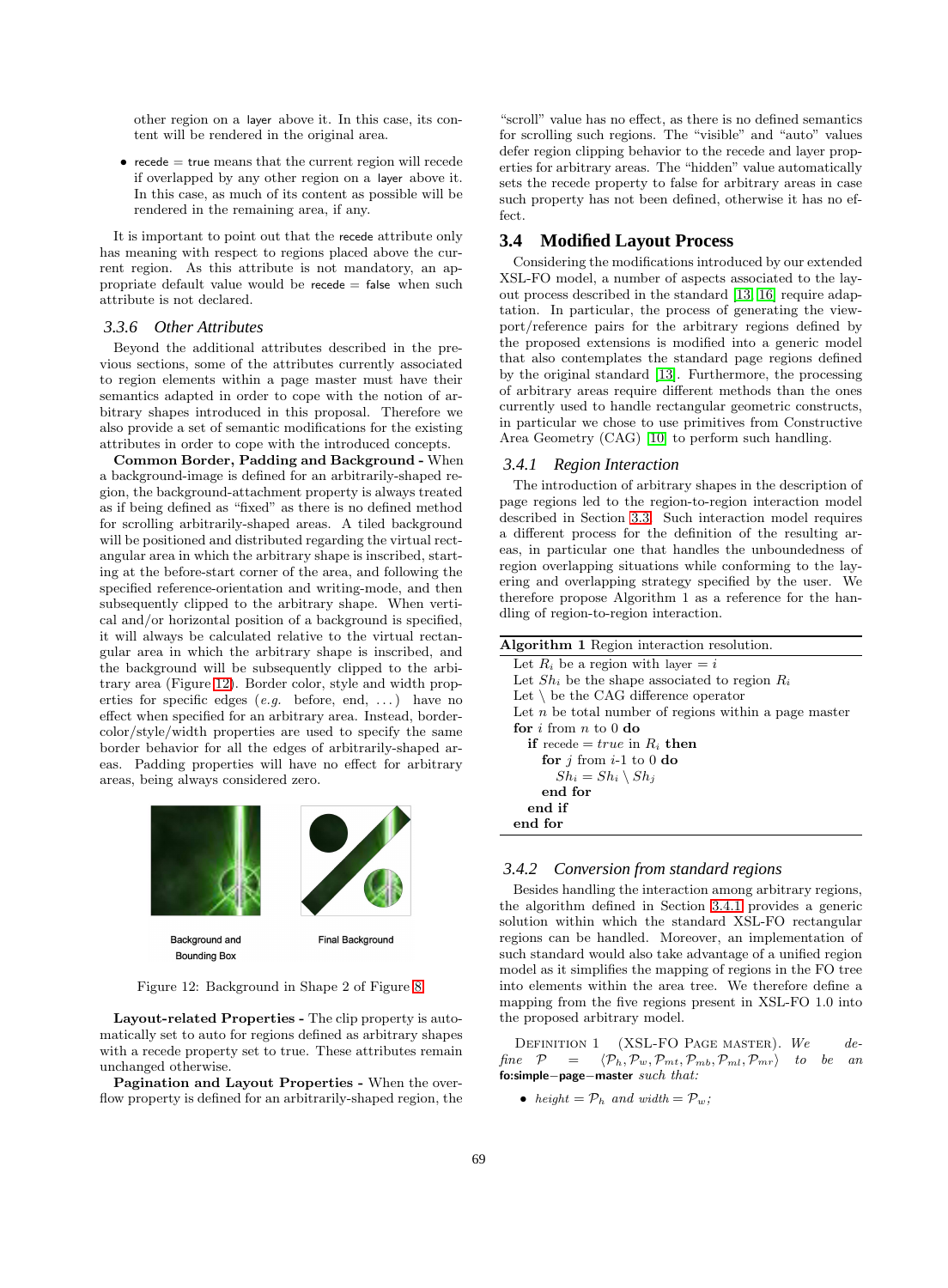- $margin-top = P_{mt}$  *and*  $margin-bottom = P_{mb}$ ;
- *margin*−*left* =  $\mathcal{P}_{ml}$  *and*  $margin-right = \mathcal{P}_{mr}$ .

Definition 2 (Bottommost layer). *Let* A *be the set of all* **fo:region**−**arbitrary** *elements within a given page master* P, each of which containing a distinct layer =  $\lambda$ *attribute. We define*  $\Lambda$  *to be the greatest value of*  $\lambda$ *.* 

DEFINITION 3 (FO REGIONS  $\rightarrow$  ARBITRARY). *Standard XSL-FO region elements, i.e.* **fo:region**−**before** *,* **fo:region**−**after***,* **fo:region**−**start** *,* **fo:region**−**end** *and* **fo:region**−**body***, within a page master* P*, such that*  $extent = \varepsilon$  *and*  $precedence = \pi$  *(for non-body regions) generate rectangular arbitrary regions with recede, layer, x, y, width and height attributes according to Table 1.*

An important aspect concerning the definitions of the *start* and *end* regions is that the value of the precedence attribute is assumed to be previously validated with regards to the precedence defined for the *before* and *after* regions.

Another aspect of the proposed mapping refers to the way in which the body region is converted into a rectangular area that spans the entire page. In our proposed mapping we take full advantage of the semantics associated to the layer and recede attributes to generate a region located at the bottommost layer, and will recede its area in favor of all the other regions within the page master.

# **4. AREA TREE MODEL FOR ARBITRARY SHAPES**

Besides specifying the syntax for formatting objects, XSL-FO also contains a general area model (area tree) which comprise the formatted result [14], as well as the interaction among these areas. The model is intended to provide an abstract framework which is used in describing the semantics of formatting objects.

# **4.1 Arbitrary Areas**

The main modification introduced into the area model is the introduction of *Arbitrary Areas* as possible nodes within the area tree. Arbitrary areas are hierarchically equivalent to the *Rectangular Areas* defined in Section 4.2 of the XSL-FO 1.1 specification. Like its rectangular counterparts, specialized arbitrary areas can be either block-level or inlinelevel. Similarly, child elements of block-level arbitrary areas are of any type, either rectangular or arbitrary, inline or block-level, while arbitrary children of inline-level are only inline-level. Unlike arbitrary areas, child elements of rectangular areas can only be rectangular.

#### *4.1.1 Border, Padding and Content*

An important set of concepts within the original area tree model involve the abstract naming of rectangle edges (*i.e.* start, end, before, after), which are used as basis for a language-independent representation of areas. Association of such naming to the edges of arbitrary areas is clearly not feasible. We therefore use the minimal bounding box within which an arbitrary area can be inscribed whenever the abstract edges of a rectangular area are required for writingmode or coordinate orientation purposes (Figure 13).

Areas in the original XSL-FO area tree had a series of optional enclosing rectangles referring to padding, border



Figure 13: A Bounding Box

and content. Arbitrary areas have no rectangle or other enclosing shape defining padding space, whereas they enclose a content shape which coincides with the outline of the area outline itself. Furthermore, if an arbitrary area has a border property the corresponding border shape is generated using the same path outline as its enclosing arbitrary shape.

Nodes within the area tree have a set of associated traits, which are either directly derived from formatting object (FO) properties or indirectly derived by one or more of such properties. Directly derived traits obey the same semantics as their generating FO properties for arbitrary areas. The majority of indirectly derived traits also keep their original semantics with the exception of the is−reference−area and is−viewport−area traits, and those specifying position and offset modifications. More precisely:

- Arbitrary viewport areas can never be used for scrolling content;
- Whenever an arbitrary area is also a reference area, the coordinate system used by its children is defined by its bounding box;
- Therefore, whenever child elements of arbitrary reference areas contain position or offset traits, these are calculated relative to their parent's bounding box;
- Arbitrary viewport/reference pairs are always coinciding shapes.



Figure 14: Area Clipping.

Arbitrary areas containing traits that cause child areas to have smaller rectangular bounds than its parent (*e.g.* start-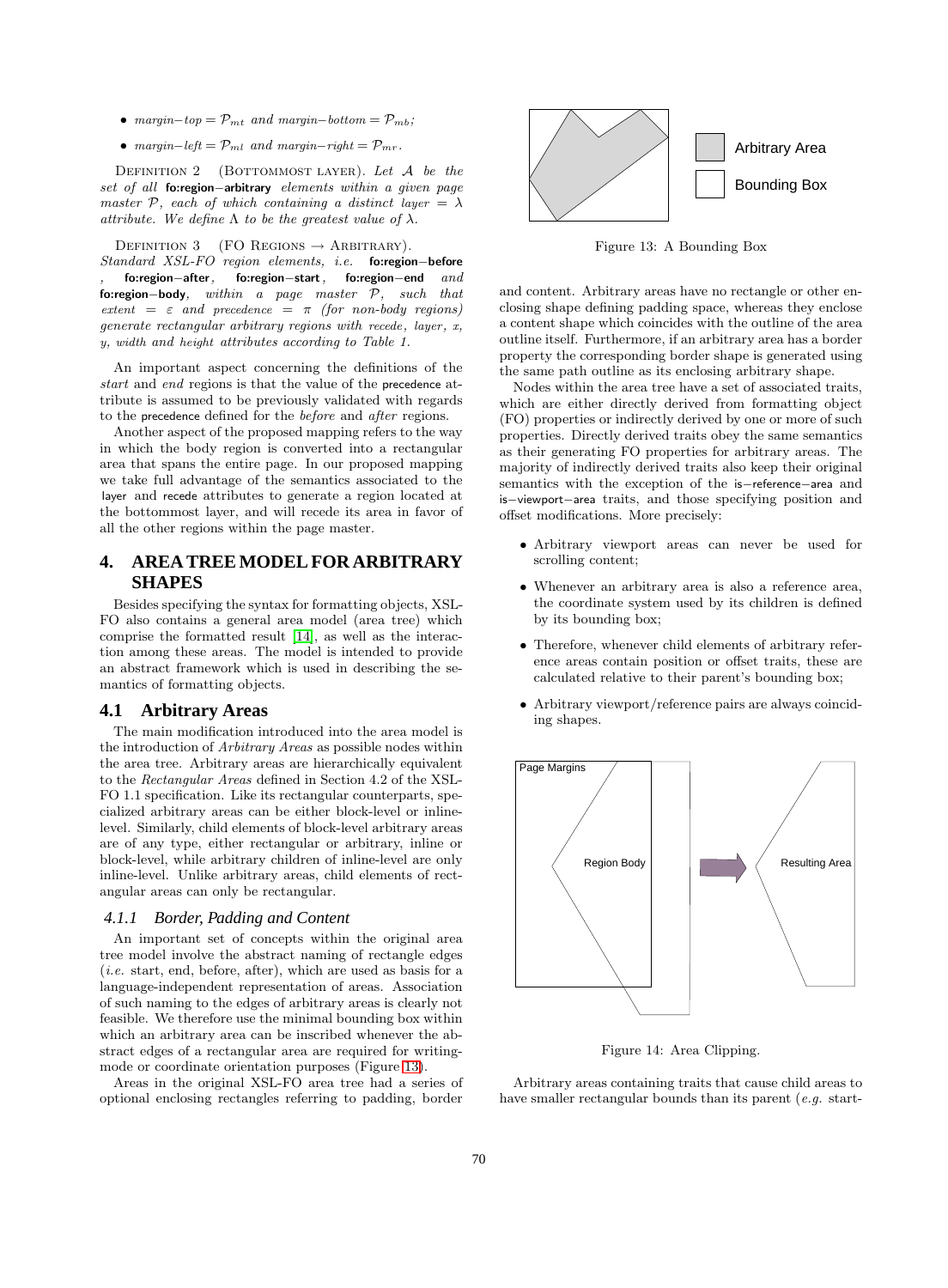| Region           | X                                                  |                                              | width                                                                                                     | height                                                | recede     | laver         |               |  |
|------------------|----------------------------------------------------|----------------------------------------------|-----------------------------------------------------------------------------------------------------------|-------------------------------------------------------|------------|---------------|---------------|--|
|                  |                                                    |                                              |                                                                                                           |                                                       |            |               | $\neg \pi$    |  |
| fo:region-before | $\mathcal{D}_{ml}$                                 | $\mathcal{P}_{mt}$                           | $\mathcal{P}_{w}-\mathcal{P}_{ml}-\mathcal{P}_{mr}$                                                       | ε                                                     | $\neg \pi$ |               | $\Lambda + 3$ |  |
| fo:region-after  | $\mathcal{D}_{ml}$                                 | $\mathcal{P}_h-\varepsilon-\mathcal{P}_{mb}$ | $\mathcal{P}_{w}-\mathcal{P}_{ml}-\mathcal{P}_{mr}$                                                       | ε                                                     | $\neg \pi$ |               | $\Lambda + 3$ |  |
| fo:region-start  | $\mathcal{D}_{ml}$                                 | $\mathcal{P}_{mt}$                           |                                                                                                           | $\mathcal{P}_h-\mathcal{P}_{mt}-\mathcal{P}_{mb}$     | false      | $\Lambda + 2$ | $\Lambda + 2$ |  |
| fo:region-end    | $\mathcal{P}_{w} - \varepsilon + \mathcal{P}_{mr}$ | $\mathcal{P}_{mt}$                           |                                                                                                           | $\mathcal{P}_h - \mathcal{P}_{mt} - \mathcal{P}_{mb}$ | false      | $\Lambda + 2$ | $\Lambda + 2$ |  |
| fo:region-body   | $\mathcal{P}_{ml}$                                 | $\mathcal{P}_{mt}$                           | $\mathcal{P}_{w}-\mathcal{P}_{ml}-\mathcal{P}_{mr}$   $\mathcal{P}_{h}-\mathcal{P}_{mt}-\mathcal{P}_{mb}$ |                                                       | true       | $\Lambda + 4$ |               |  |
| $m + 1 + n$      |                                                    |                                              |                                                                                                           |                                                       |            |               |               |  |



indent, end-indent ...), generate a clipping rectangle derived from its bounding box and resized accordingly, which is then used to clip the resulting arbitrary area. An example of such operation is the clipping of an arbitrary region which exceeds the defined page margins (Figure 14).



Figure 15: Area Allocation.

Moreover allocating new block areas throughout the layout of a page sequence also uses a similar approach. Namely, the allocation rectangle used to specify the available space for the line building algorithm is used as a clipping box and intersected with the parent arbitrary area (Figure 15).

## **4.2 Line Building**

As the formatter populates the area tree through the refinement of areas into more specialized block areas in order to layout content, it reaches a point in which *Line Areas* are generated. These areas will provide the line building algorithm with information regarding contiguous inline progression space. Such information is used by the formatter to determine the amount of content that will be placed within each line of a given document, and drive the actual layout process.

Arbitrary *Line Areas* generate inline areas using the same strategy proposed by SVG 1.2 to calculate text spans [15]. More precisely, line areas are generated as would any other block-level areas, as described in Section 4.1.1, resulting in zero or more closed shapes within which content is to be laid out. Following this process, the layout algorithm must determine which shapes are actually within the parent line area. To accomplish that, the algorithm described in [15] is used, with the following modifications:

• The areas that would generate text regions within SVG flowing text layout will generate content-bearing inline child elements;

• All the remaining SVG spans will generate inline spaces within an arbitrary line area.



Figure 16: Line Areas and Indentation.

Some traits within the resulting areas are modified according to the alignment and spacing traits defined for its parent areas. Considering a line area L contained within a block area  $B$ , an inline area  $I$  is modified as follows:

- Start indentation for the first I generated for  $L$  is modified by the addition of the space from the start-edge of content allocation rectangle for  $B$  to the start edge of  $L$  (Figure 16);
- End indentation for the last  $I$  generated for  $L$  is modified by the addition of the space from the end-edge of content allocation rectangle for  $B$  to the end edge of  $L$ ;
- The spacing introduced to enforce a justified alignment for a given line area is generated individually for each inline element I generated for L instead of for every inline element of L.

# **5. IMPLEMENTATION**

Laying out content in multiple arbitrary regions is by no means a computationally trivial operation. One of the main concerns regarding the proposed extensions is the feasibility of handling multiple arbitrary areas in the source XSL-FO, as well subsequently breaking down these areas in order to generate the appropriate sub-areas. A solution to such question can be provided through an implementation of an arbitrary shape processor for XSL-FO.

Implementing a full-fledged Formatting Objects Processor is, nevertheless, a complex task to the point that there is no open-source implementation of the entire XSL-FO standard. Furthermore, implementing a limited subset of the standard plus our extensions would also be a very demanding implementation effort. We therefore chose to modify an existing implementation to include our extensions, namely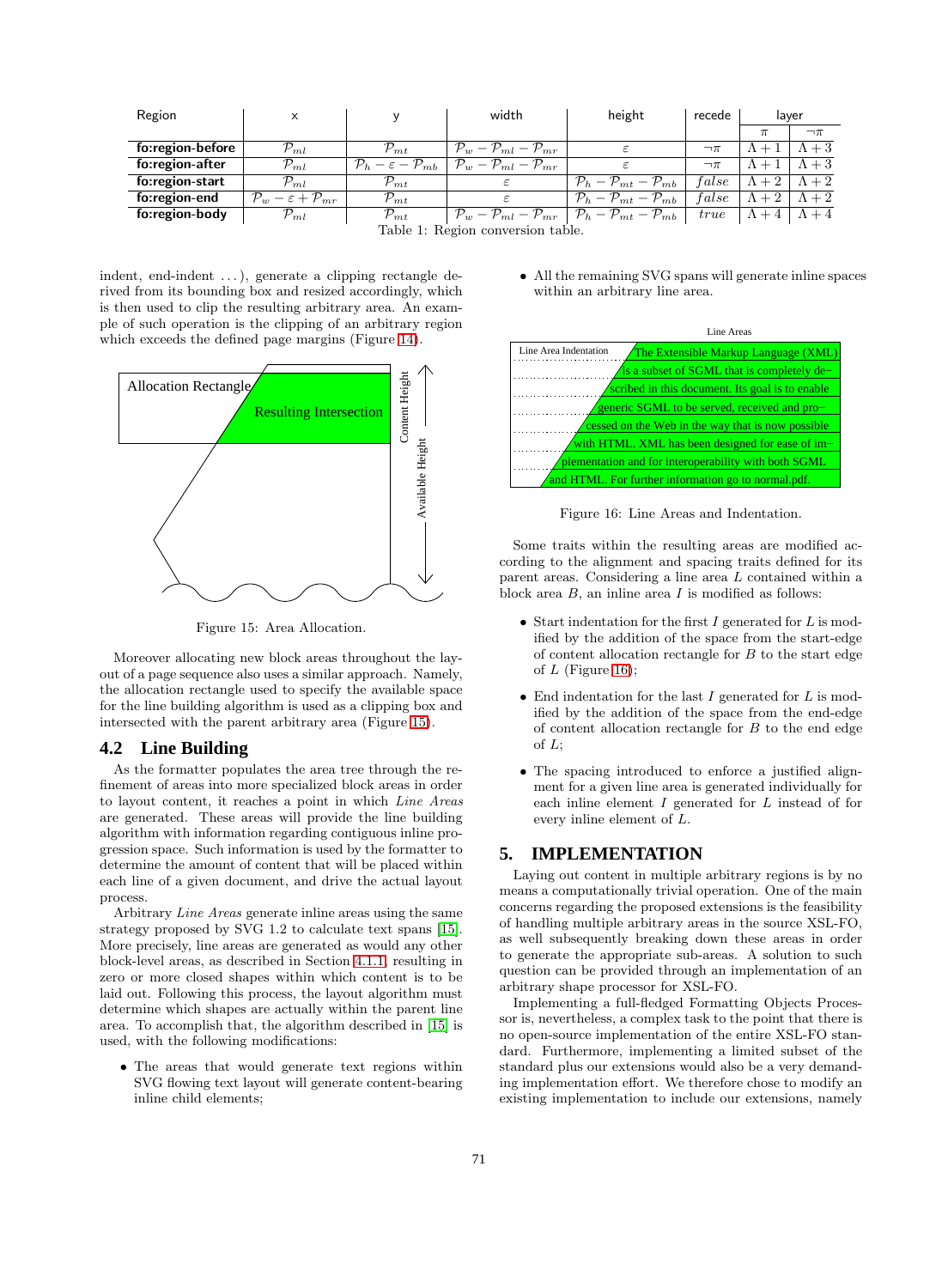Apache Formatting Objects Processor (FOP) [5]. These extensions are summarized in Section 5.1, while examples of extended FO documents and the associated results using the proposed implementation are described in Section 5.2.

## **5.1 Extended Formatting Objects Processor**

Apache FOP is generally recognized as the leading opensource implementation of the XSL-FO Standard [6, 9], and was therefore chosen as the basis for the prototype implementation. Despite of the prototype being developed using a specific implementation as its starting point, we will attempt to describe the required modifications as generically as possible, in order to allow the requirements to be used in the extension of other XSL-FO implementations.

Considering the usage of features from XSL-FO 1.1 and the new XML elements used by the extension, a 1.0-compliant processor has to have its parser module modified to include handling of the following elements:

- **fo:flow**−**map** to handle the mapping of content-flows into its destination regions, as well as its child element **fo:flow**−**assignment**, and its associated flow−map−name attribute. Also, the **fo:page**−**sequence** element will have to be augmented with the flow−map−reference attribute to allow a page sequence to select which flow map it will use in the layout process;
- **fo:flow**−**assignment** which holds the association of flows to regions;
- **fo:flow**−**source**−**list** which specifies a list of flows that are associated to regions in the current simple page master;
- **fo:flow**−**name**−**specifier** and its associated flow−name−reference attribute;
- **fo:flow**−**target**−**list** which specifies the list of corresponding regions into which the flows specified in the **fo:flow**−**source**−**list** will be laid out;
- **fo:region**−**name**−**specifier** and its associated region−name−reference attribute;
- **fo:region**−**arbitrary** to describe the new arbitrary regions that can be used in a document layout, as well as its associated recede and layer attributes.

These new elements also require their corresponding class encoding to handle their associated semantics, according to the XSL-FO 1.1 specification, or to Section 3 for arbitrary regions. Furthermore, the possibility of laying out multiple content flows in the same page sequence requires the layout process to be modified to handle the page-by-page distribution of parallel content flows.

The usage of a non-rectangular area representation entails the usage of an encoding capable of keeping track of all the edges of arbitrary areas. Therefore, the encoding of geometric descriptions within an implementation of arbitrary shapes is greatly improved when decoupled from the representation of area tree objects, in order to allow the Inline or Block-level behavior to be handled separately from the geometric calculations. The prototype thus uses Java2D Area [11] objects to store the geometric definitions for any given

element in the area tree. Such an encoding also allows the prototype to take advantage of Java constructive geometry API. In addition to these facilities, the selected object representation can be generated from the SVG shape description in a straightforward way using the Batik [4] toolkit.

Finally, the modified area tree elements must be rendered into an assortment of target formats and media, which entails modifications into the XSL rendering process. The usage of Java2D objects is also advantageous in this situation, as many Java-based XSL rendering APIs rely on instances of the Graphics2D class, for which many specialized implementations intended target formats such as PDF, PostScript, SVG or JPEG are available.

#### **5.2 Results and Limitations**

One of the main new capabilities included in the prototype is the possibility to define an arbitrarily-shaped area for the body region within a page layout. This allows flow content to be laid out within this arbitrary shape across multiple pages. The shapes associated to the body region are currently specified using SVG [16]. The specified SVG is read by the parser contained in FOP, and the outline of the resulting picture defines the boundaries for the arbitrary area. The prototype uses the latest Batik library to parse such SVG and convert it into Java2D objects, which are then used to derive the area shape. For example, an XSL-FO definition within a simple page master defining an yin-yang shaped area on top of rectangular area would generate pages looking like Figure 17.



Figure 17: Content laid out over yin-yang symbol.

By using Java2D to perform area calculations, some overhead is introduced into the implementation. This is due to the usage of absolute-positioned Shape objects rather than integer pairs defining the size of the generated areas. Since area intersection calculations scale on the number of vertices involved in the computation, one should expect a higher cost for very complex page regions. We performed a series of benchmarks in order to assess the overhead of processing XSL-FO 1.0 documents in the new calculation model, which showed that the new calculation model scales linearly with regards to the original calculations (Figure 18).